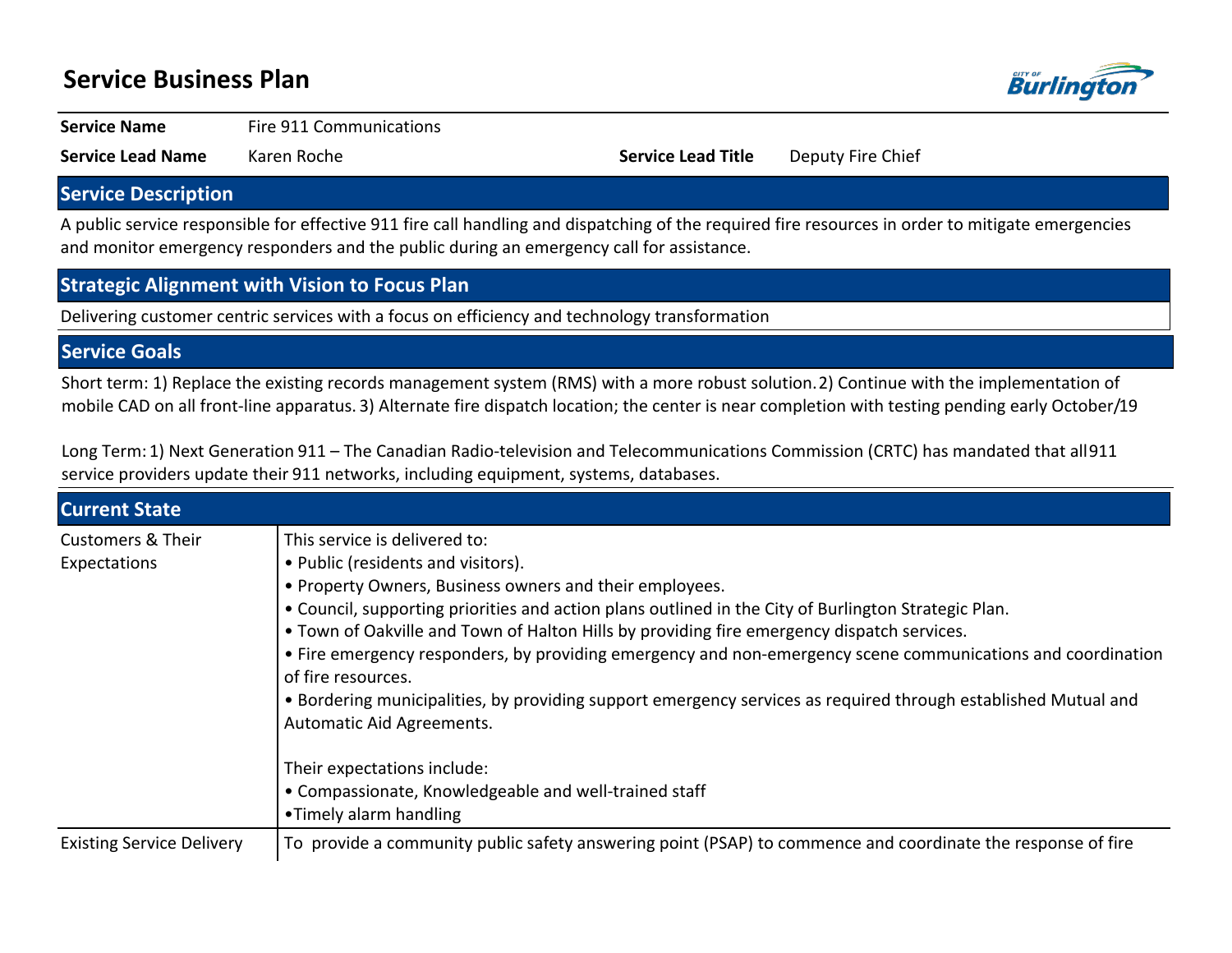|                                                                     | protection resources, manage the flow of incident-related information to and from emergency responders and/or<br>community agency resources. Monitor the status of emergency responders, assign additional resources as<br>required; all the while emphasizing the safety of the public and emergency responders.<br>The City of Burlington provides 911 fire call handling and dispatching services for the Community's of the City of<br>Burlington, Town of Oakville and Town of Halton Hills. |
|---------------------------------------------------------------------|---------------------------------------------------------------------------------------------------------------------------------------------------------------------------------------------------------------------------------------------------------------------------------------------------------------------------------------------------------------------------------------------------------------------------------------------------------------------------------------------------|
| <b>Existing Customer</b><br>Engagement Tools /<br>Methods           | Department survey(s), community satisfaction survey, Community Report, social media (Facebook, Twitter,<br>YouTube), annual open house, 311 one call service, 911 emergency call service, email<br>(firedepartment@burlington.ca)                                                                                                                                                                                                                                                                 |
| Is this Service Provincially<br>Legislated?                         |                                                                                                                                                                                                                                                                                                                                                                                                                                                                                                   |
| For this Service are there<br><b>Approved Service</b><br>Standards? | A) Establishing and regulating Bylaw (90-2012)<br>Yes<br>B) National Fire Protection Association (NFPA) Standards 1221 and 1061. NFPA were adopted by the Office of<br>Fire Marshall.                                                                                                                                                                                                                                                                                                             |

**Programs**

## **Recent Continuous Improvement Initiatives**

Alternate Dispatch Centre: The Burlington Fire Department has secured a location for the alternate dispatch location. The room has been configured to provide back-up communications in the event that the primary dispatch centre becomes disabled. All essential equipment (software, hardware) has been installed.

NG9-1-1 - Next Generation 911 is the modernization of 911 networks to meet the public safety needs of Canadians, this is a transition to Internet Protocol (IP) technology regulated by CRTC (Canadian Radio-television and Telecommunications Commission). This will enable Canadians to access 9-1-1 services with IP-based capabilities.

# **Environmental Considerations**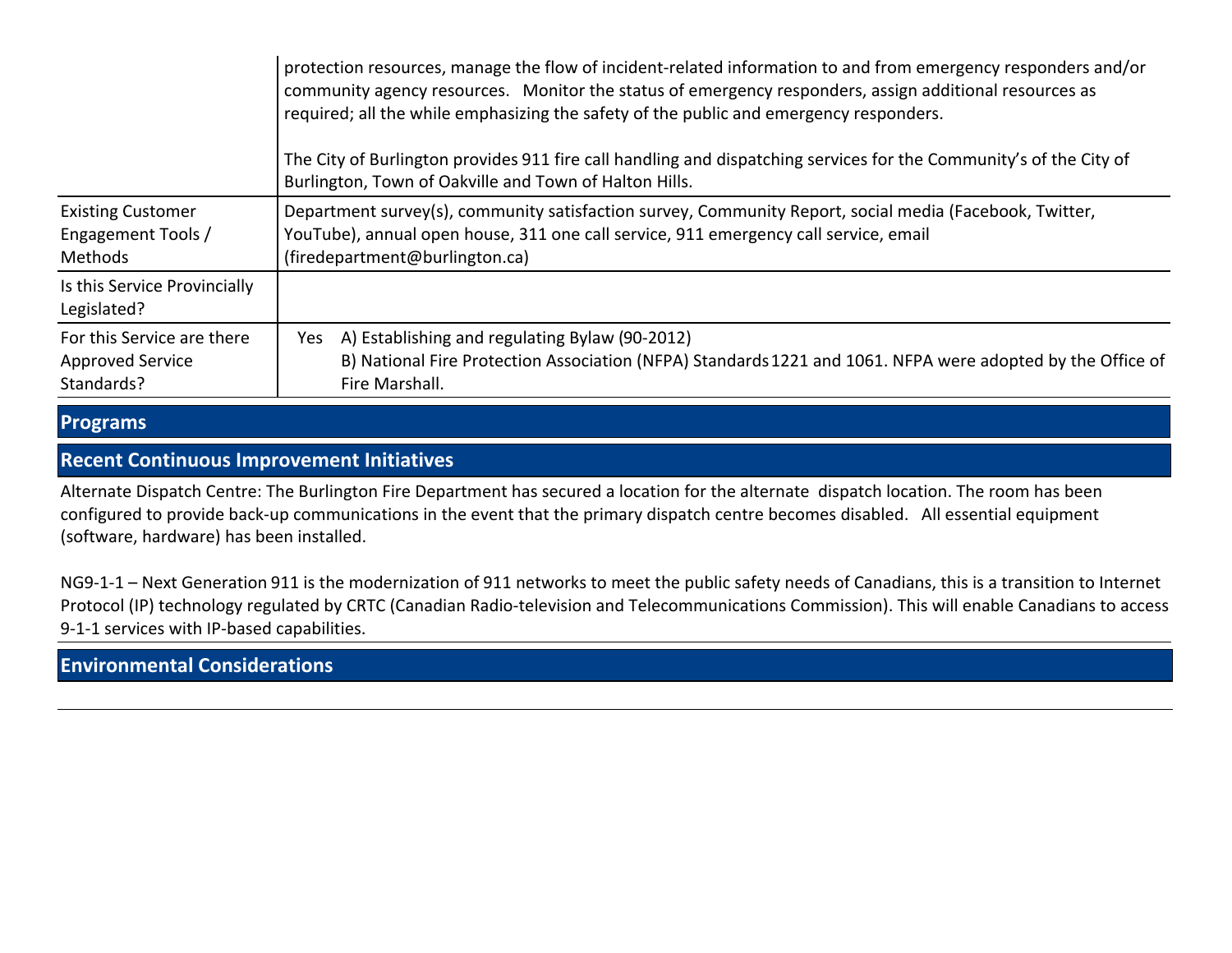| <b>Emerging Opportunities and Anticipated Risks</b> |                                                                                                                                                                                                                                                                                                                                                                                                                                                                                                                                                                                                                                                                                                                                                                                                                  |  |  |  |  |  |
|-----------------------------------------------------|------------------------------------------------------------------------------------------------------------------------------------------------------------------------------------------------------------------------------------------------------------------------------------------------------------------------------------------------------------------------------------------------------------------------------------------------------------------------------------------------------------------------------------------------------------------------------------------------------------------------------------------------------------------------------------------------------------------------------------------------------------------------------------------------------------------|--|--|--|--|--|
| <b>Emerging Opportunities</b>                       | Public Safety Broadband Network (PSBN) – The Burlington Fire Department has undertaken a comprehensive study<br>on the evolving needs of communications for First Responders, and aspects of Broadcasting and<br>Telecommunications legislation, and on new policy suggestions that can help in the establishment of reliable, secure<br>and resilient data communications for First Responders. A network of networks approach will provide a viable long-<br>term approach for PSBN encompassing 4G, 5G and future network technologies in a flexible architecture. The<br>proposed Hybrid Model PSBN would provide the City of Burlington with many advantages, including:<br>• Improved reliability, resiliency and cybersecurity for first responder communications to enhance efficiency of<br>operations. |  |  |  |  |  |
| <b>Anticipated Risks</b>                            | The City has experienced severe weather such as wind/rain storms and ice storms, which can have a negative impact<br>to emergency communications capability. Burlington Fire has been able to leverage the existing network<br>infrastructure versus the former microwave technology for improved radio communications which has proven<br>effective.                                                                                                                                                                                                                                                                                                                                                                                                                                                            |  |  |  |  |  |
| Enterprise Risk<br>Considerations                   | Financial Sustainability - Sustainability, Budget                                                                                                                                                                                                                                                                                                                                                                                                                                                                                                                                                                                                                                                                                                                                                                |  |  |  |  |  |

| <b>Service Initiatives</b>                                                                                                                                                                                                                                                                                                                                                                                                                                                                                                                       | <b>Target Completion</b> |
|--------------------------------------------------------------------------------------------------------------------------------------------------------------------------------------------------------------------------------------------------------------------------------------------------------------------------------------------------------------------------------------------------------------------------------------------------------------------------------------------------------------------------------------------------|--------------------------|
| Replace the existing records management system (RMS) with a more robust solution that will accommodate the<br>changing needs of the fire department(s). This will include; however, is not limited to; emergency incident records<br>and performance, building construction and occupancy information available to emergency responders, duty roster,<br>site visit and inspections tracking to list a few. A full gap analysis will be conducted to clearly identify the current and<br>future requirements.                                    | Dec 2020                 |
| Second generation installation of mobile CAD software to apparatus tablets. This will support automatic vehicle<br>location systems to determine the geographic location of the nearest fire truck to a call for assistance. This initiative<br>supports improved emergency response times.                                                                                                                                                                                                                                                      | Mar 2020                 |
| Public Safety Broadband Network (PSBN) - Working with the Halton Regional Police Service; a comprehensive<br>communications platform will provide reliable, secure and resilient data communications for First Responders.                                                                                                                                                                                                                                                                                                                       | Mar 2020                 |
| Install a display wall within the fire public safety communications centre to allow for vital information to be<br>displayed for quick visual reference. This will be used to improve response times and greatly improve shared vital<br>information. The display wall will be fed with a variety of source information, such as vehicle locations, traffic flow,<br>weather, traffic cameras, social media feeds, etc. It will provide the public safety communication centre with a<br>control point for emergency incidents and major events. | Dec 2020                 |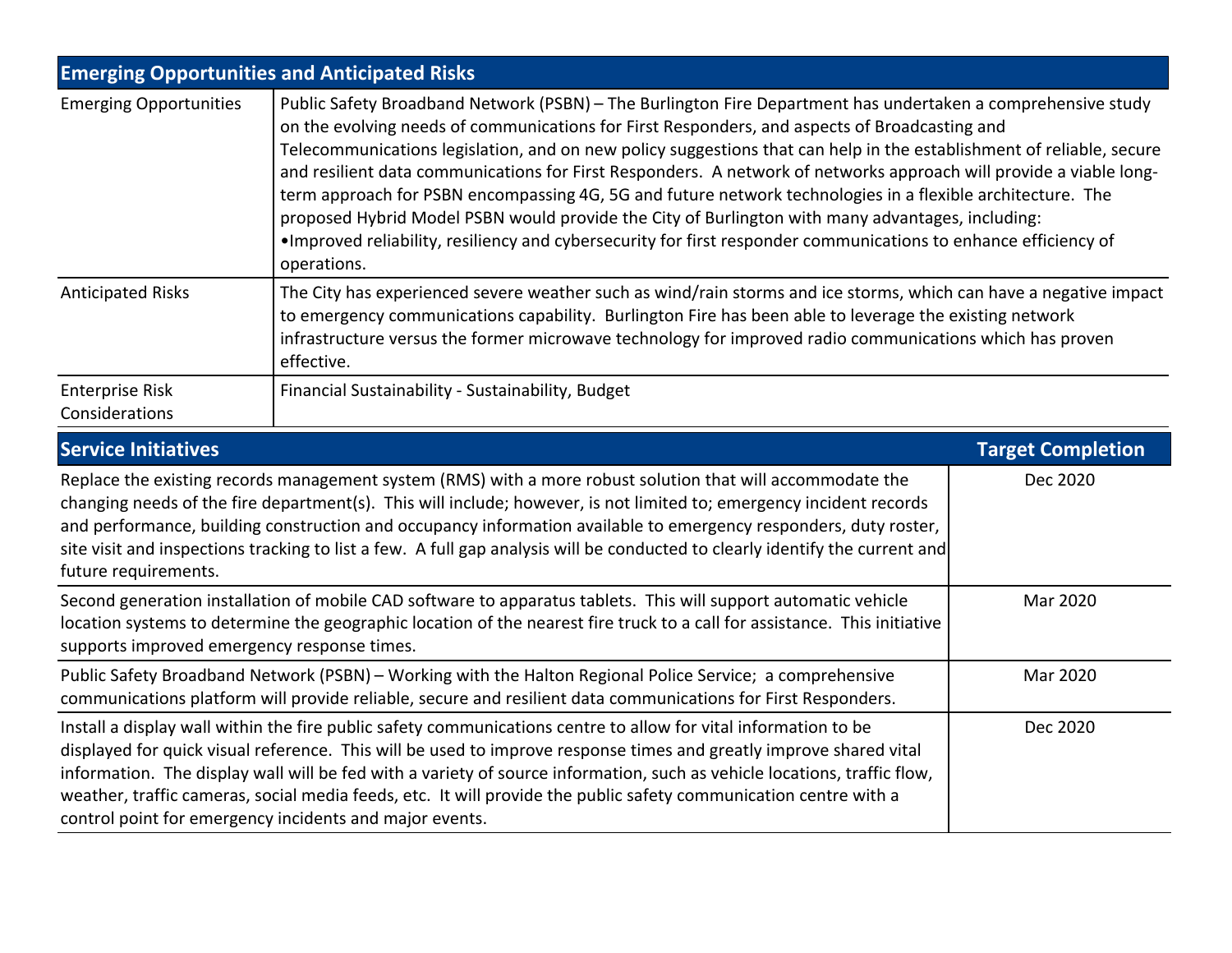# **MEASURING SUCCESS**

### **How much did we do?**

| Performance                            | 2015   | 2016   | 2017   | 2018   | 2019            | 2020            | 2021            | 2022            |
|----------------------------------------|--------|--------|--------|--------|-----------------|-----------------|-----------------|-----------------|
| <b>Measurement</b>                     | Actual | Actual | Actual | Actual | <b>Forecast</b> | <b>Forecast</b> | <b>Forecast</b> | <b>Forecast</b> |
| # of fire emergency<br>calls processed | 13,637 | 14,280 | 14.565 | 15.724 | 16.038          | 16.359          | 16.686          | 17,020          |

*\*Note: City of Burlington fire public safety communications centre processes emergency calls for the City of Burlington, Town of Oakville and included the Town of Halton Hills starting in 2018*

#### **How well did we do it?**

| <b>Performance</b> | Achieved Fire 911 Call Answering Time (hh:mm:ss)                                                                                                                                                                                                                                                                                                                                                                            |  |  |  |  |  |  |
|--------------------|-----------------------------------------------------------------------------------------------------------------------------------------------------------------------------------------------------------------------------------------------------------------------------------------------------------------------------------------------------------------------------------------------------------------------------|--|--|--|--|--|--|
| <b>Measurement</b> |                                                                                                                                                                                                                                                                                                                                                                                                                             |  |  |  |  |  |  |
| Story behind the   | The National Fire Protection Association (NFPA) industry best practice for fire emergency call                                                                                                                                                                                                                                                                                                                              |  |  |  |  |  |  |
| data               | answering is as follows:                                                                                                                                                                                                                                                                                                                                                                                                    |  |  |  |  |  |  |
|                    | Emergency call answering is measured from the time the call rings on an emergency line to the<br>time the call is answered. Performance target of 95% of emergency calls received on emergency<br>llines shall be answered within 15 seconds and 99% shall be answered within 40 seconds.<br>Emergency call answering times can only be provided starting in 2016 due to improved<br>technology and reporting capabilities. |  |  |  |  |  |  |